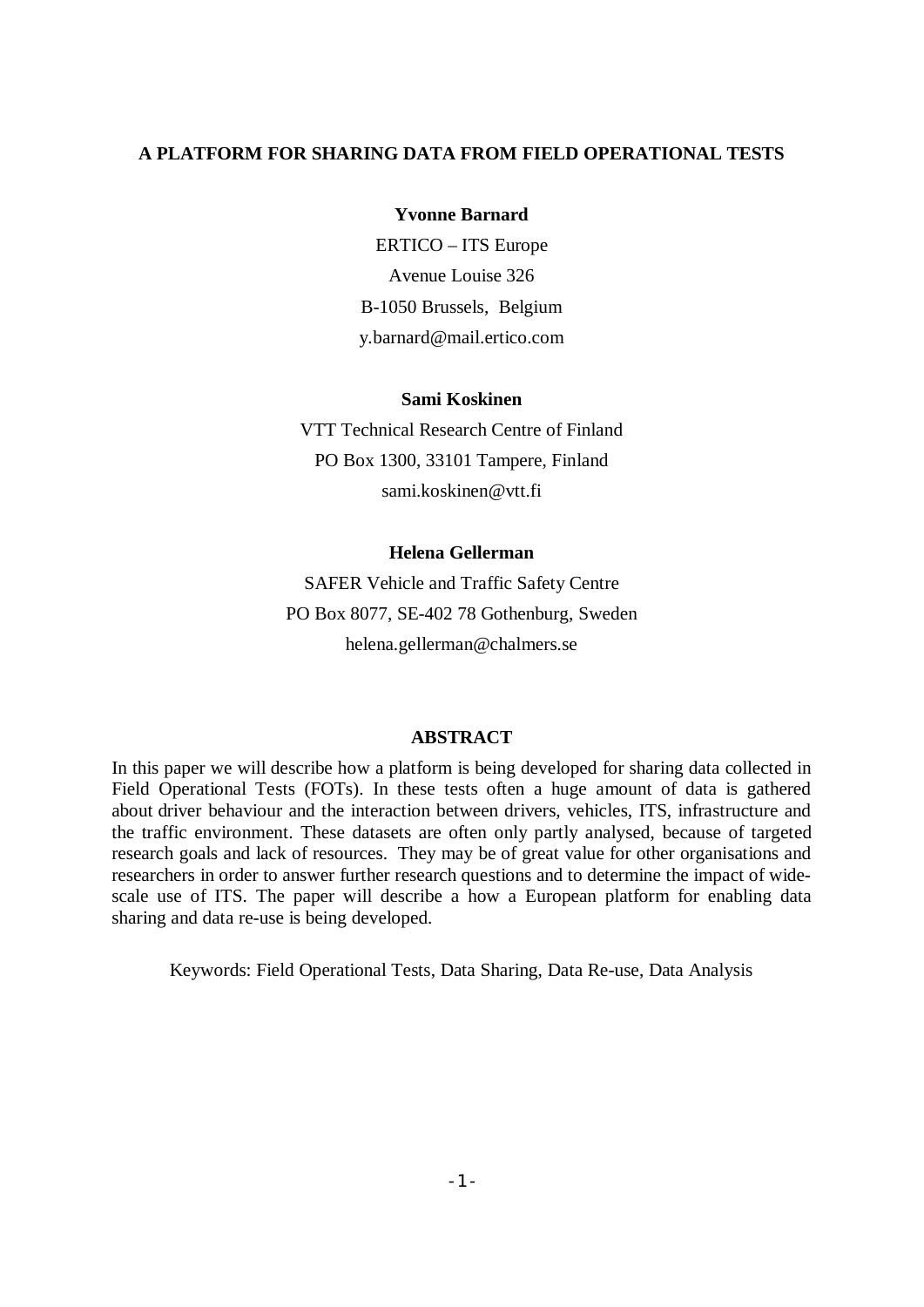### **INTRODUCTION**

In recent years, a large number of Field Operational Tests (FOTs) have been conducted. In Europe, the European Union has since 2008 supported a number of projects testing the latest vehicle information technology in large-scale field trials. Thousands of drivers have been able to test the most promising prototypes or products just entering the markets. Drivers have been testing systems such as adaptive cruise control, forward collision warning, navigators, and most recently, warning systems based on short-range wireless communication between vehicles. The communication can provide information, for example, on nearby car accidents or approaching emergency vehicles. FOT projects have evaluated the impact of these technologies, and have also contributed to their introduction. Drivers' behaviour whilst using the systems has been monitored for continuous periods of up to over a year, collecting valuable information from traffic.

In FOTs, large amounts of data are being gathered. These data may be derived from the vehicle itself, from the CAN-bus, GPS, video cameras pointing at the driver or at the outside environment, or from ITS that are being tested. Other data sources may be mobile and nomadic devices such as smart phones and navigation systems, or subjective data sources such as questionnaires and travel diaries. The recent emphasis in ITS projects on cooperative systems, vehicle-to-vehicle and vehicle-to-infrastructure communication, and the use of floating vehicle data and other probe data leads to even more data becoming available.

## **DATA SHARING**

Most datasets gathered in FOTs are huge, and often not enough resources and time are available to analyse all the data in detail within the frame of a single project. Moreover, projects often focus on a special set of research questions and impact areas. For example, a project may investigate the influence of Intelligent Speed Adaptation on traffic safety. However, data gathered about the speed of vehicles may also be of interest to researchers and stakeholders interested in very different questions, for example, the speed patterns of different age groups, eco-driving behaviour, etc. Re-using data for further and new analyses seems to be the obvious answer, as collecting new data, in a new project, is very costly.

However, re-using data sounds simple, but isn't. In order to re-use data in a new project, the original project must be willing to share the dataset, and make it available in a way ensuring that it can be re-used. Sharing data poses many challenges.

Technical challenges concern issues such as the quality of metadata, descriptions on implementations, how field tests were run, how the data was collected, the tools used to collect and store the data, the standards and formats used.

Legal and organisational issues concern ownership, data protection and privacy issues. For example, a permission from the FOT participants is needed to allow third parties access the data. Re-engineering tested services or used sensor systems is also seen as a worry.

Practical and financial issues concern questions about who is paying for the access, the training of new data analysts so they can understand the data, its limitations, tools, and physical access to the data.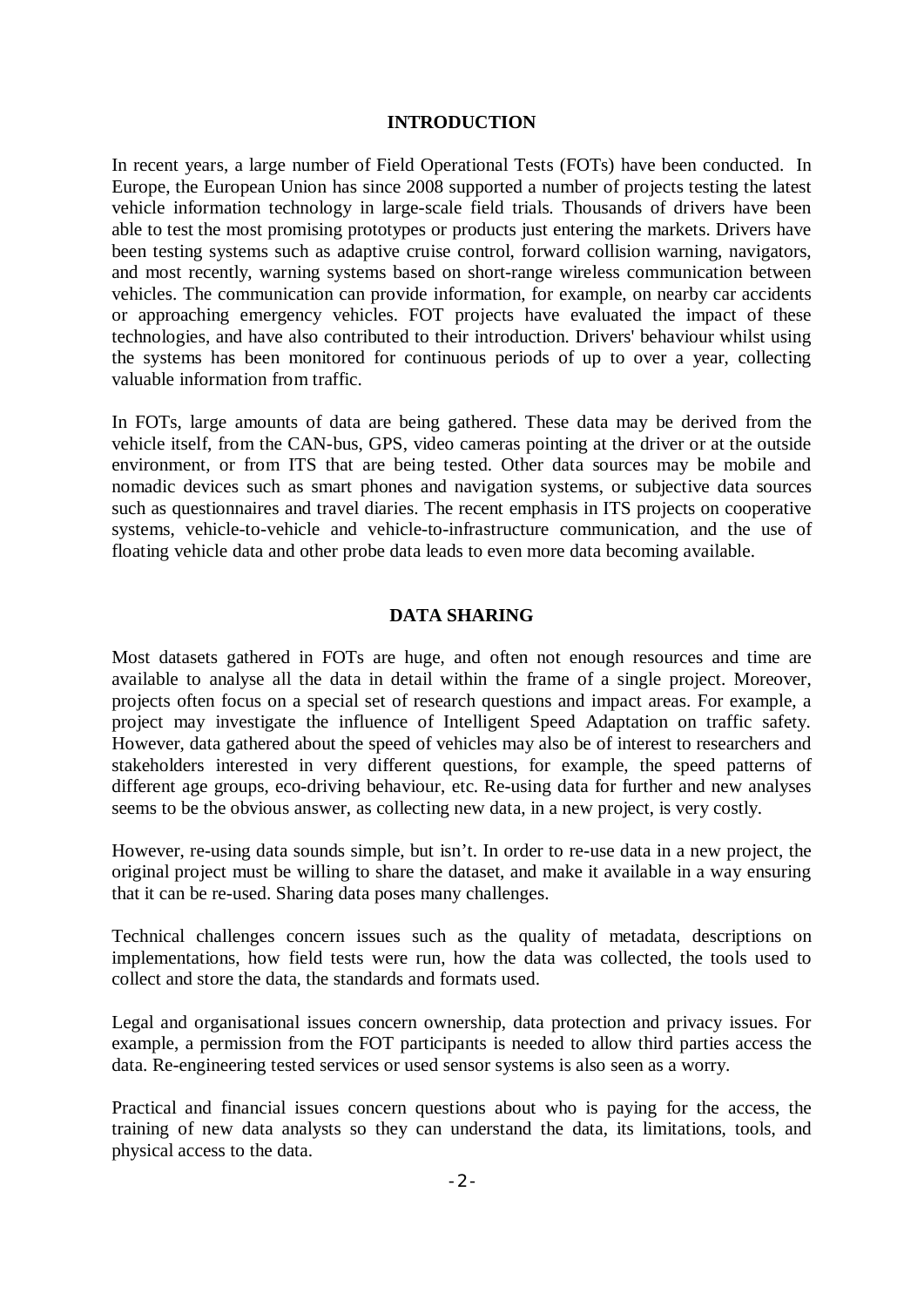Finally, there are ill-defined issues such as attitudinal issues like trust, willingness to share, and resources to be allocated to support data sharing.

Sharing and re-using data can be a major step forward in our understanding of the behaviour of transport users and systems. It will be very hard to find sponsors for large numbers of FOTs that start from scratch with their own data collection. In Europe the European Commission is stressing this need for data to be open and shared, as they are one of the main sponsors of data collection. A wealth of information is hidden in the datasets that have been collected in recent years, so the question is how we will be able to generate new knowledge out of these existing datasets.

Re-using research datasets is seen to have several benefits on a societal level: it will yield further research results, support education, improve collaboration and e.g. contribute to market introduction of new systems by enabling several organisations to assess benefits. For such reasons, across different fields of science, publicly funded research projects will be required to share more of their collected data in the future. The practices are being set up and tested e.g. in EC's eInfrastructure and Open Research Data Pilot projects as well as in targeted projects such as FOT-Net Data, addressing FOT data sharing.

## **THE FOT-NET AND FOT-NET DATA PROJECTS**

Over the past six years, the European support action FOT-Net has worked on building a community of people involved in FOTs, both on national and European levels, with further international connections. The people come from research organisations, car manufacturers, system and service providers, user organisations, and public authorities and road operators. FOT-Net promotes and maintains the so-called FESTA methodology and the corresponding handbook. This methodology provides detailed support for designing and conducting FOTs. Also workshops, a website, and a wiki containing a catalogue of all known FOTs have been developed to ensure wide sharing of knowledge and experiences.

By building a FOT community common understanding and approaches, trust and networking between organisations have established the pre-conditions for willingness to share. Now we are taking the next steps, addressing the technical, practical and organisational issues. In the project that started in January 2014, FOT-Net Data, we are further developing the European framework into a global one, aiming to gain consensus on a global level for a data sharing strategy and platform, taking into account the work that has been done in the US and Japan.

#### **DATA SHARING PLATFORM AND STRATEGY**

A data sharing platform consists of sharing principles and data access procedures, data descriptions (metadata) and standards, and descriptions of technical tools and methods for data sharing. Such a platform is to be used in two major phases. The first concerns the steps to be taken and issues to be resolved from the very beginning of a FOT, such as defining participant agreements for allowing data re-use and resolving data ownership issues. The second is to address the actual data sharing and the procedures, templates and services needed for successful research on data gathered in earlier projects.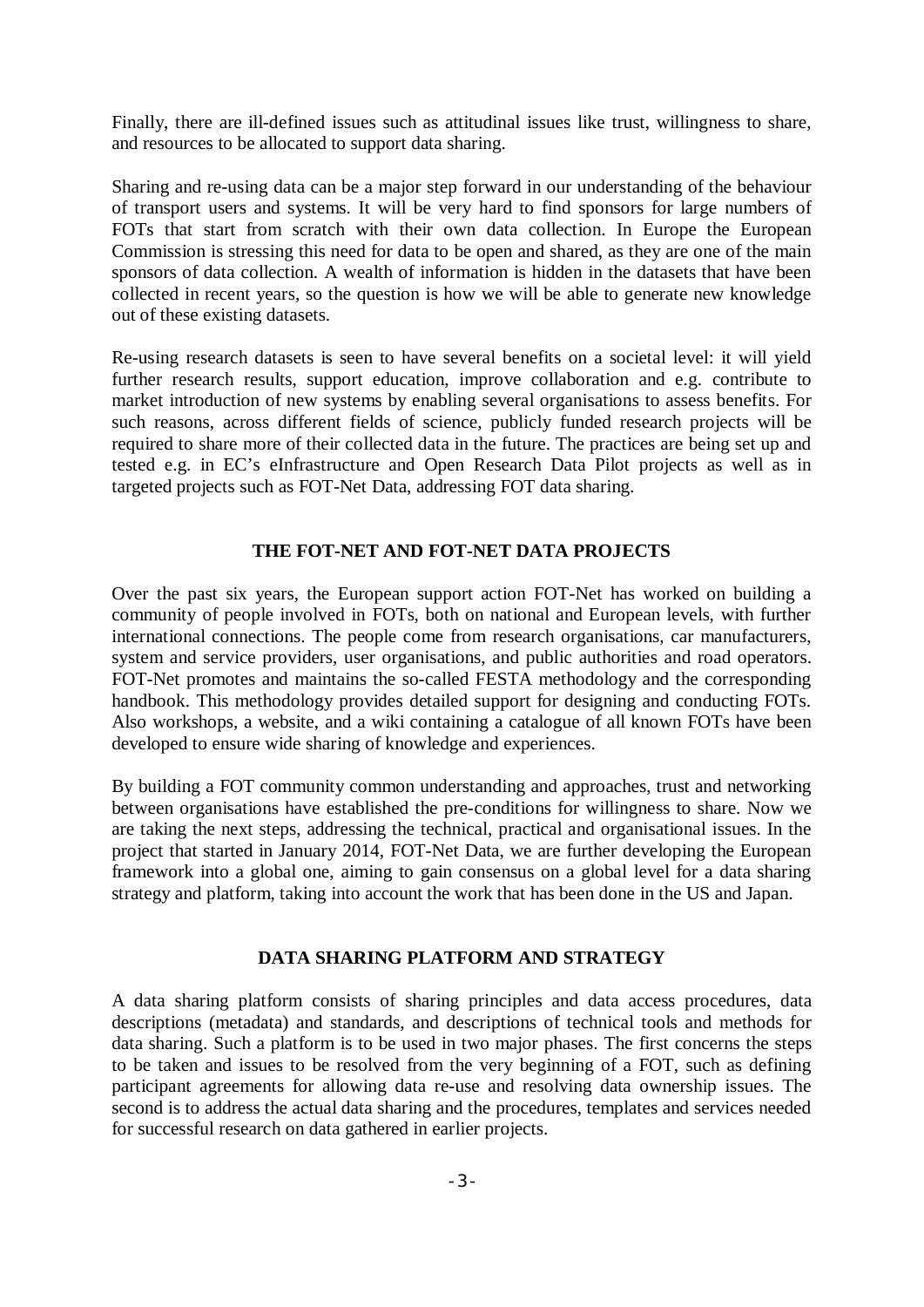## Principles and procedures

The main principles and procedures in data sharing concern procedures for application and approval, and templates for application, data re-use in consent forms, data sharing agreements and data sharing texts for consortium agreements. In addition, support and research services, financial models, and personnel education on legal and ethical issues need to be developed.

A data-sharing platform needs to take into account the views of different kinds of stakeholder, serving research, commercial or policy purposes. Data protection, privacy and security are crucial prerequisites to data sharing. Different types of levels of protection are required depending on the sensitivity of the data. Guidelines are needed for each level for how data could be practically accessed and shared.

## Data descriptions and tools

The descriptions include details about the test execution and collected log data. The data descriptions cover the data collected in the tests, enhancing data such as map data and the equally important meta-data, that helps understand the background to the collected data. Special attention should be paid to information about video annotations, the subjects and vehicles collecting the data, and the experimental protocol used, and study design applied.

Another issue is the harmonisation of data of the same type across datasets. Ideally a minimum list of data types with minimum requirements for a harmonised dataset should be set-up, which all future FOTs are recommended to collect. In this way the research community would be able use a common set of data for a variety of purposes.

## Tools and methods

The technical issues concern tools and methods for data access, processing, enrichment, and analysis. Tools that can be used to support data sharing as well as data post-processing methods and data aggregation types are of interest. Data processing tools and scripts are generally very helpful for an analyst when made available together with FOT data, allowing reading the original raw data, interpret it, enhance it and calculate indicators.

In the FOT-Net project a tool catalogue was developed and made available at the FOT-Net wiki. However, more information will be collected about tools that are helpful for data sharing purposes, tools to alter data to make it anonymous and availability of tools specific to a dataset.

## **DATA CATALOGUE**

To make FOT data sharing successful on a large-scale a third action is needed next to community building and platform development. Knowledge is needed about what data are actually available, who the owners are, and how it can be reached. This knowledge needs to be brought to the attention of researchers and organisations who could exploit the data, either for research or product development. FOT-Net Data will build a detailed catalogue of available data, connected to the existing FOT catalogue, enabling organisations to easily assess the value of different datasets.